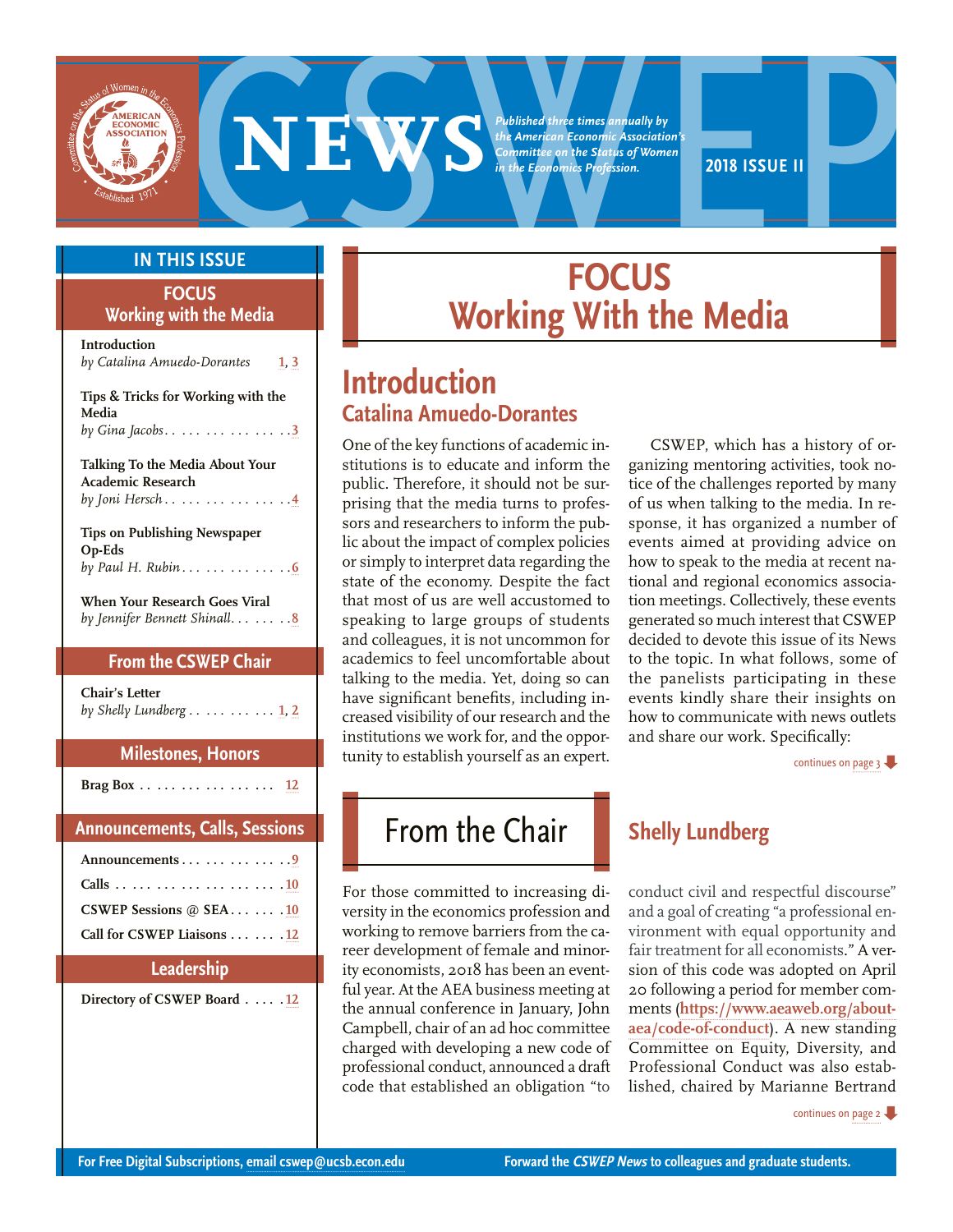#### **Contributors**

<span id="page-1-0"></span>**Shelly Lundberg,**  Leonard Broom Professor of Demography, Department of Economics, University of California, Santa Barbara



**Joni Hersch,** Cornelius Vanderbilt Chair Professor of Law and Economics, and Co-Director, Ph.D. Program in Law and Economics, Vanderbilt University



**Paul H. Rubin,** Samuel Candler Dobbs Professor and Chair of Economics, Emory **University** 





**Catalina Amuedo-Dorantes,** Western Representative to the CSWEP Board, Professor and Chair of Economics, San Diego State University



**Gina Jacobs,**  Assistant Vice President, Divisional Communications & Strategy, Business & Financial Affairs, San Diego State University



**Jennifer Bennett Shinall,** Associate Professor of Law, Vanderbilt **University** 

#### **CSWEP News Staff**

Shelly Lundberg, Editor Kate Silz-Carson, Oversight Editor Catalina Amuedo-Dorantes, Co-Editor Leda Black, **[Graphic Designer](https://www.ledablack.com/)**

#### **[From the Chair](#page-0-0)**

and including CSWEP Board member Sandy Black (**[https://www.aeaweb.org/](https://www.aeaweb.org/about-aea/committees/equity-diversity-professional-conduct) [about-aea/committees/equity-diversi](https://www.aeaweb.org/about-aea/committees/equity-diversity-professional-conduct)[ty-professional-conduct](https://www.aeaweb.org/about-aea/committees/equity-diversity-professional-conduct)**). This committee's agenda includes the fielding of a climate survey to the AEA membership, consideration of appropriate institutional responses to gender and other types of harassment and discrimination, the development and dissemination of best practices for reducing bias in professional activities, and consideration of a more active role for the AEA in supporting pipeline activities that draw a broader range of the population into the study of economics. CSWEP will continue to monitor and work to advance the status of women and increase the diversity of economics in cooperation with CSMGEP. We encourage our community to also communicate with and participate in the activities of this new committee.

The Focus section of this issue of *CSWEP News* presents a series of sage and entertaining essays, commissioned by co-editor Catalina Amuedo-Dorantes, on working with the media, both as a researcher explaining your own work and as an expert providing commentary on current events or policy discussions. The symposium begins with advice from a university media professional: Gina Jacobs is the Assistant Vice President, Divisional Communications and Strategy at San Diego State University. She provides a primer on preparation, types of interviews, tips about effective communication ("don't be afraid to repeat yourself") and strategies for navigating tricky situations. Joni Hersch, Professor of Law and Economics at Vanderbilt University Law School, provides a step-by-step guide to how journalists find you, how to talk to them and, crucially, the professional benefits and potential downsides of talking to the media. One favorite piece of advice: "If you have a strong viewpoint that is informed by your research, don't hold back." Economists who want to make their views and research available to the general public via newspaper op-eds often find them very difficult to place in prominent media outlets. Paul Rubin, Professor of Economics at Emory University, has published about 50 op-eds and reveals some of his secrets. One basic principle is that of the "double hook"—the need for an op-ed to both address a timely topic and have an author with a strong claim to authority on the issue. Finally, Jennifer Bennett Shinall, Associate Professor of Law at Vanderbilt University Law School, addresses a crucial modern element of media skills what to do when your research goes viral. In ten points from "Don't be afraid to say no" to "Ignore the trolls" she outlines how to set priorities and preserve your time in the storm of a media frenzy. The media skills outlined in this issue are important for economists in all fields and at all levels of seniority, and can increase your confidence and willingness to engage with journalists. Enjoy and share with your colleagues and students.

This issue also contains an important announcement: CSWEP data from our annual survey of Ph.D. granting U.S. economics department from 1993 to 2017 are now available from ICPSR to researchers with a restricted data use agreement. CSWEP is grateful to Maggie Levenstein, Director of ICPSR and CSWEP's Associate Chair for the Survey, for initiating and supervising the project that has made these data available, and look forward to some interesting investigations.

CSWEP will be in Atlanta for the January 2019 ASSA/AEA Meetings and, as usual, we have a lot going on: three mentoring breakfasts and a business meeting featuring CSWEP's annual report and survey results and presentation of the 2018 Carolyn Shaw Bell Award and 2018 Elaine Bennett Research Prize. We'll see you there!

To make sure that you receive our newsletters, event announcements, and calls for papers and prize nominations, email us at **[cswep@econ.ucsb.edu](mailto:cswep@econ.ucsb.edu)** to get on our mailing list and follow us on Twitter @AEACSWEP.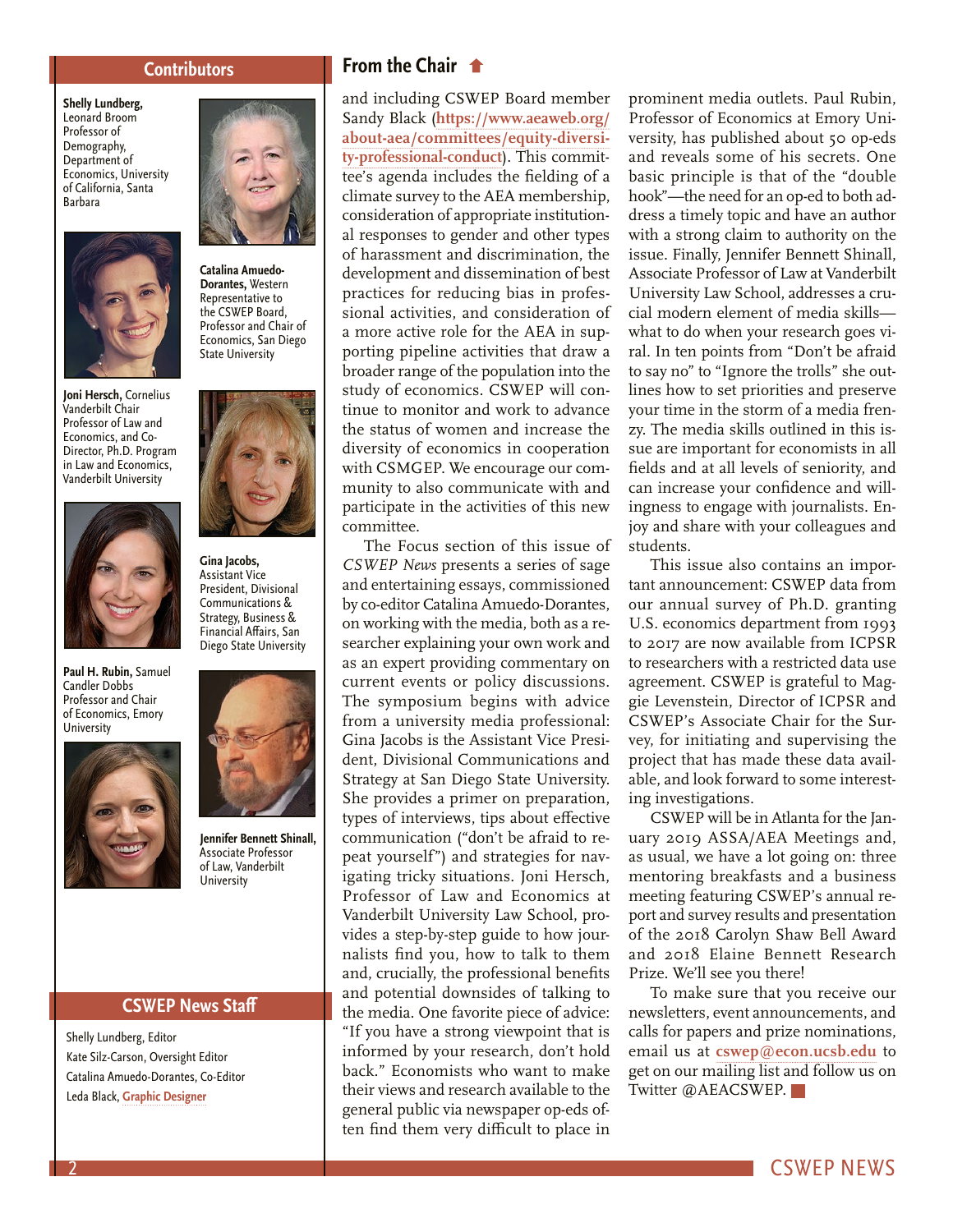# <span id="page-2-0"></span>**[FOCUS Introduction](#page-0-0)**  $\bullet$  continued from page 1<br>
With the Media munications & Strategy, Business & Finance

### **Gina Jacobs**

With the state of the economy a nightly news item, professors and researchers in the field have a particularly valuable role in helping explain complicated economic policies and practices and their impacts to the general public.

Having worked in a university media relations office for much of my career, I've found that for faculty who do regular hour-long lectures or presentations, speaking in quick sound bites is often out of their usual comfort zone. But, speaking with the media can be a great way to increase the visibility of your university, academic program and your own research. When presented with this opportunity, having a successful experience can set you up as an expert in the field that reporters can rely on in the future.

In many ways, preparing for an interview is much like preparing for a lesson in your classroom. Know what you want your students to walk away with and how that information can help them to better understand a particular topic or make a decision. Every interview is different but following these general tips and tricks will give you confidence and put you on the path to a successful experience.

#### **Be Prepared**

When approached to do an interview either by your university/organization's media relations staff or by a member of the media directly, there are a number of questions you should ask before saying yes: What is the purpose of the interview? Do you have the information you need to answer the questions with confidence? What is the format of the interview print, broadcast, etc.? Each format presents its own benefits and challenges, which I discuss briefly below.

If you agree to speak to a reporter, your first task is to determine your own objective for the interview. Do not let a media person determine this for you.

Ask yourself what it is you want to get across about the interview topic and develop three key messages related to your objective. Your key messages should focus on what you want the reporter and the audience to walk away knowing about a topic. Make sure these key messages are concise and to the point, something you can easily remember and restate more than once. Of course, this won't be the only thing you say during an interview but they will be what you rely on for the basis of your responses. Often, anecdotes and examples can help make an abstract topic tangible and better engage the audience.

#### **Interview Types**

While the goal of your interview should always be the same, an interview's format will influence how you use your key messages.

Gina Jacobs, Assistant Vice President, Divisional Communications & Strategy, Business & Financial Affairs at San Diego State University, provides some tips on how to speak to the media.

Joni Hersch, Cornelius Vanderbilt Chair Professor of Law and Economics, and Co-Director, Ph.D. Program in Law and Economics, explains the various types of media coverage, how the media typically locates you, and how to convey key points about your research to news outlets.

Paul H. Rubin, Samuel Candler Dobbs Professor of Economics in the Economics Department at Emory University, discusses how to write op-eds and offers some useful tips, and Jennifer Bennet Shinall, Associate Professor of Law at Vanderbilt University, shares some advice on how to deal with the media when your research goes viral.

These contributions provide useful advice to academics and researchers at all career stages on how to talk to the media effectively, increasing the visibility of our work, while informing the public. We are grateful to the panelists for their contributions and hope you find them useful when preparing for your next media exchange.

#### **Print/Online**

Reporters for print or online media outlets often cover specific beats and have some background knowledge on general issues that apply to a story. When speaking to a print reporter on the phone or in person, you may feel more confident with your key messages printed in front of you to reference. In this scenario, always feel comfortable pausing and taking your time to answer. Be on the lookout for a reporter's preconceived conclusion and provide context where necessary. Although it may be tempting to ask, reporters will rarely share their story with you before it is published. That doesn't mean you can't offer to answer any follow up questions they have while working on their story.

#### **Radio/Television (Taped)**

When speaking to a broadcast reporter, you may be asked to record a taped or live interview. When an interview is taped, you should state your key messages early and often in short soundbites of approximately 15-20 seconds. If you stumble, pause and start over. Broadcast reporters want their story to look/sound good as much as you want to appear knowlegeable, so they won't be likely to use any clips that aren't clear and concise.

#### **Radio/Television (Live)**

The same approach should be taken with your key messages during a live interview—state them early and often—but know that you won't be able to start over and fix any mistakes so speak slowly, clearly and confidently. During television interviews in particular, maintain eye contact with the reporter while they ask their question and respond directly. Do not look at the camera, look at the reporter. A good live interview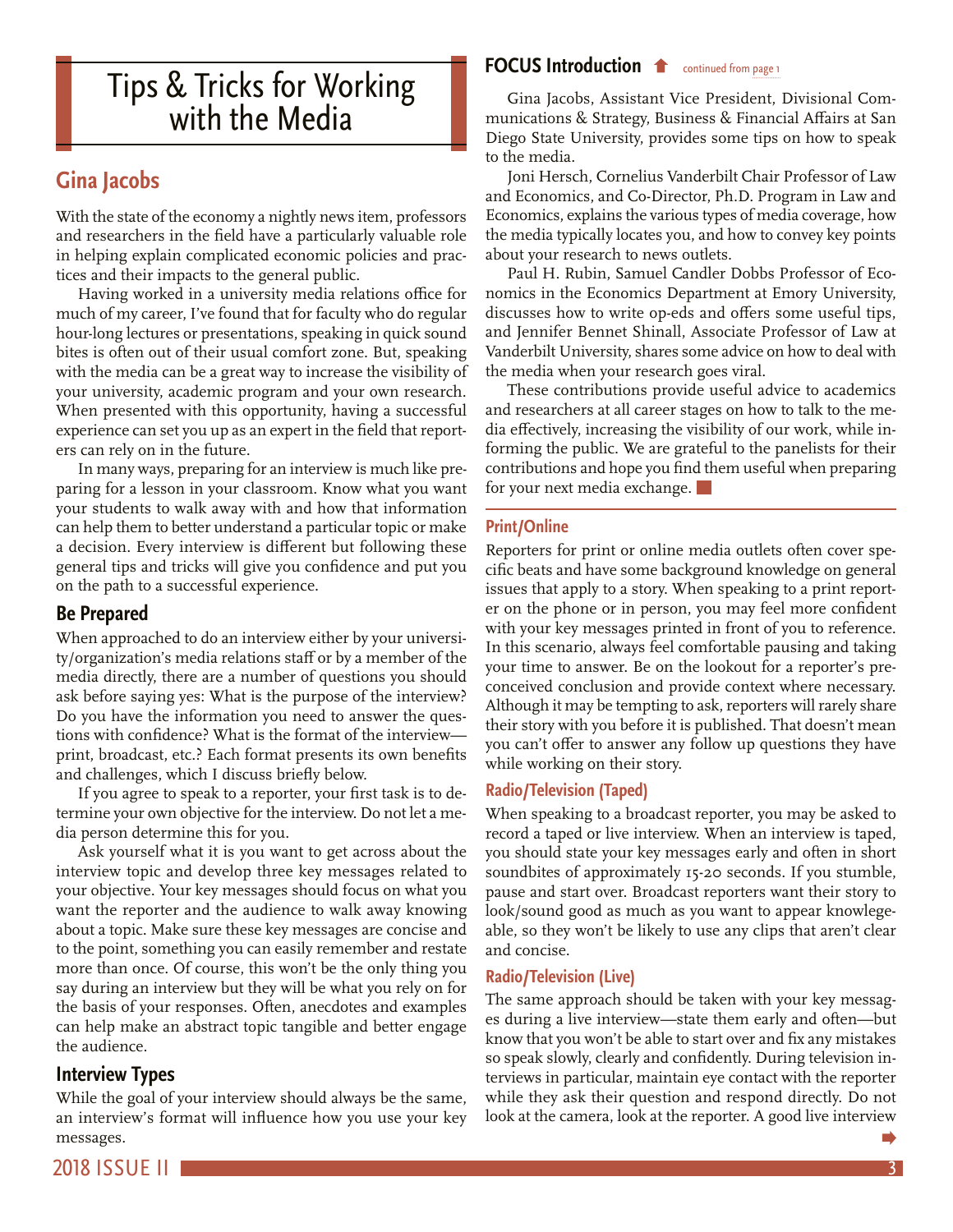# <span id="page-3-0"></span>Talking To the Media About Your Academic Research

### **Joni Hersch**

Until about 10 years ago, I had very little contact with media. Most memorably, when I was at the University of Wyoming, my research on job risks was mentioned in the *Wall Street Journal.* The *Journal* mistakenly located me at the University of Wisconsin and later issued a correction. So, as my dean said, not only did I make the *Wall Street Journal*, I made it twice in a single week.

After many more years without any media involvement, in the past decade, major media outlets such as the *New York Times*, *Wall Street Journal*, and *Washington Post* have profiled several of my papers. Each of my experiences has been different, and the guidance I've seen has been too general to be

very helpful. My advice below highlights some specific issues that I've learned in my experiences with the media.

The first time I received extensive media coverage was for my work on skin color discrimination against legal immigrants to the United States. Although I was coached by my university's media relations expert, I was very stiff and awkward in my initial interviews. I felt guarded in describing my methodology and findings and would try to answer questions as I would in an economics seminar. I was also concerned that I would be quoted out of context in a way that mischaracterized my research.

Although at the time it was surprising and somewhat uncomfortable to receive so much media attention, it turned out to be a very positive experience. It forced me to get over my discomfort with discussing my work in general terms with journalists—I simply did not have time to worry about what I would say or how I would be quoted, and I became far more conversational in interviews. By about the third interview, I felt more confident and comfortable, and interviews flowed more easily and took much less time.

#### **Types of coverage**

Media involvement can be broadly divided into two types: Media that is

**[Tips & Tricks for Working With the Media](#page-2-0)**

is the result of an engaging rapport with the reporter and allowing your passion for the topic to shine through.

#### **General Interview Tips**

Regardless of the type of interview, there are some important things to keep in mind.

Nothing is ever "off the record." Making small talk with a reporter before an interview can help calm nerves and give you an opportunity to practice key messages, but that time should not be used to talk about things you do not want a reporter to ask about during the formal interview.

Be brief and communicate key messages early and often. Don't be afraid to repeat yourself.

It's o.k. to say "I don't know." Never guess. If you don't know the answer to a question, simply say so. Use this opportunity to bridge to a key message.

Be prepared to address the (perceived) other side of the story because the media is often looking for "both sides of the story." Providing a brief history of the topic can be helpful in explaining the basis for a particular perspective.

Avoid technical terms, jargon and acronyms. In academic circles, these can be pervasive but a reporter and the public won't know what they stand for so keep it simple. Avoid them when you can and explain them when you can't.

Be prepared for the last question: "Is there anything else you want to add?" This is yet another opportunity for you to reinforce your key messages.

#### **When Interviews Get Tricky**

Despite your preparation, interviews can often be tricky. That may be a result of the reporter not having enough background on a particular issue or because the topic itself is a controversial one. The following strategies will help you navigate through these situations and stay on message:

Don't play into negative questions or hypotheticals. "Bridge" back to your positive, key messages with these suggestions:

"I can't speak to this specific incident but what I can tell you is…"

"That speaks to a bigger point…"

"A really important thing to know is…"

"The one thing I want you to be sure you know is…"

"I don't feel comfortable hypothesizing. "

"My area of expertise is…what I can tell you is…"

When a reporter asks a multiple-part question, only answer the part you are comfortable with. Let the reporter follow up with the additional questions again.

The media relations professionals at your campus/organization are usually willing to help by providing media training or as a sounding board before interviews. Do not hesitate to contact them for assistance.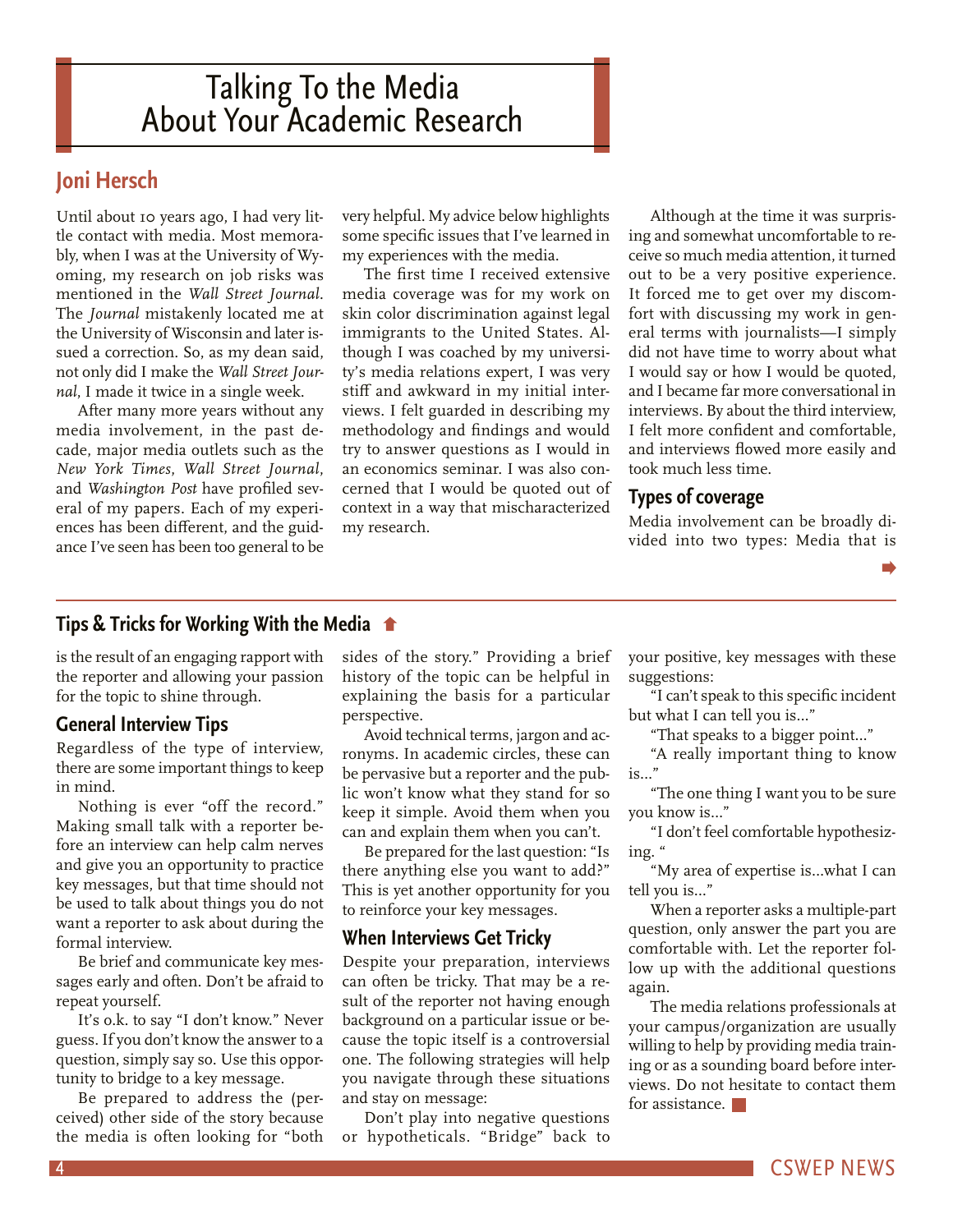#### <span id="page-4-0"></span>**[Talking To the Media About Your Research](#page-3-0)**

primarily about your research and media in which your role is as an expert commentator.

Most of my experience has been coverage of my research. Media that is primarily focused on your research may be developed over a period of weeks and may involve several rounds of questions and clarification with the journalist.

Commenting as an expert on current events or other research will be usually done under a deadline for the journalist, should not take much of your time, and should not require much preparation. These media contacts will be short, maybe a 20-minute interview, possibly with a follow-up for accuracy.

#### **How they find you**

There are many ways that journalists may find you, and my experience doesn't indicate a clear pattern.

Sometimes, journalists will make initial contact with your university's communications department. Most universities have a media relations expert in their communications department who acts as a liaison between researchers at the university and the media and will often field requests for interviews. Media relations experts will work with you to write press releases about your work. Your university's communications department uses the press release to pitch the story directly to journalists and uses social media to promote the story to a wider audience, including journalists who may contact you for an interview.

You may be contacted directly by journalists who write regularly in an area (e.g., labor, education) and are seeking a good story. Journalists may contact you after a conference presentation or because of a recent publication or working paper. Additionally, journalists may find you because of previous media coverage of your research, because your university promotes you as an expert on a topic, because you already are a well-known expert on a topic, or because you were referred by another expert in your field.

Once your research is covered by major media, you may receive many more interview requests, and your work may be picked up by other outlets without any additional involvement from you.

#### **Process**

The initial contact will be directed either to you or to your university's communications department. Most of the time, the contact will be an email message with a brief explanation of why the journalist is interested in interviewing you. If it's not clear from the request, you can ask what the story is about. For example, is the story primarily about your work, or will the article include a discussion of others' research as well? It is also OK to ask for information about the types of questions you will be asked. The complete process may involve more than one interview and emailed followup questions, and it may span a few weeks. You should ask when they expect their article to run because your communications department will want to be ready.

Most interviewers will ask to record the conversation. Say yes. Even when they are recording the conversation, they will often also be typing as you talk.

#### **How to talk to journalists**

It may seem obvious to say that the way to prepare is to be familiar with your research, and although this is certainly true, this actually isn't very helpful advice. Journalists are trying to tell a story, and the technical points of your research won't add much to the story. Think in terms of the one-sentence takeaway, and be prepared for follow-up questions to explain how you got to that result or conclusion. Although there is a risk that your work will be mischaracterized or quoted out of context, journalists really do want to accurately communicate the message of the research. If you are accurate, they will be too. Remember that they are trying to shape a story, not make you look bad.

Journalists who are writing a story to make a specific point will typically have a short list of questions, and will ask those questions only, seeking specific quotes that they can insert into the story. I have found that experienced journalists usually begin by providing an overview of the story and an open-ended question to prompt me to start talking, and the interviews become more conversational and interactive after that. Listen carefully to the questions and try to be responsive. Just as with student questions, some questions can't be answered as posed, so try to understand the point of the question so that you can respond appropriately.

When journalists ask questions about your work, don't recite memorized answers. If you do, you will sound awkward. However, it may be helpful to keep brief notes on the facts you want to convey, especially if you are dealing with statistics that you want to get right. Your goal is to communicate. Talk as you would to a family member. Avoid jargon so that your quotes can be used for the audience. Don't talk down either journalists routinely talk with academics and are used to our vocabulary.

Remember that everything you say or put in an email message is fair game for being quoted. You can't make anything "off the record" retroactively, and it is not necessarily clear that a request to make something "off the record" will be respected.

#### **Benefits of talking to the media**

The main benefit of talking to the media about your research is that you have a chance to bring your message to an audience far beyond academic outlets. It is gratifying to hear from people who found my research to be of value to their lives. It is an efficient way for your colleagues and university to understand what you are doing, and your university will like the recognition. Media coverage of your research may also increase downloads and citations of your work. In addition, the process of articulating your research to the media in a concise, straightforward way can help you clarify what's important and how to position your work for publication.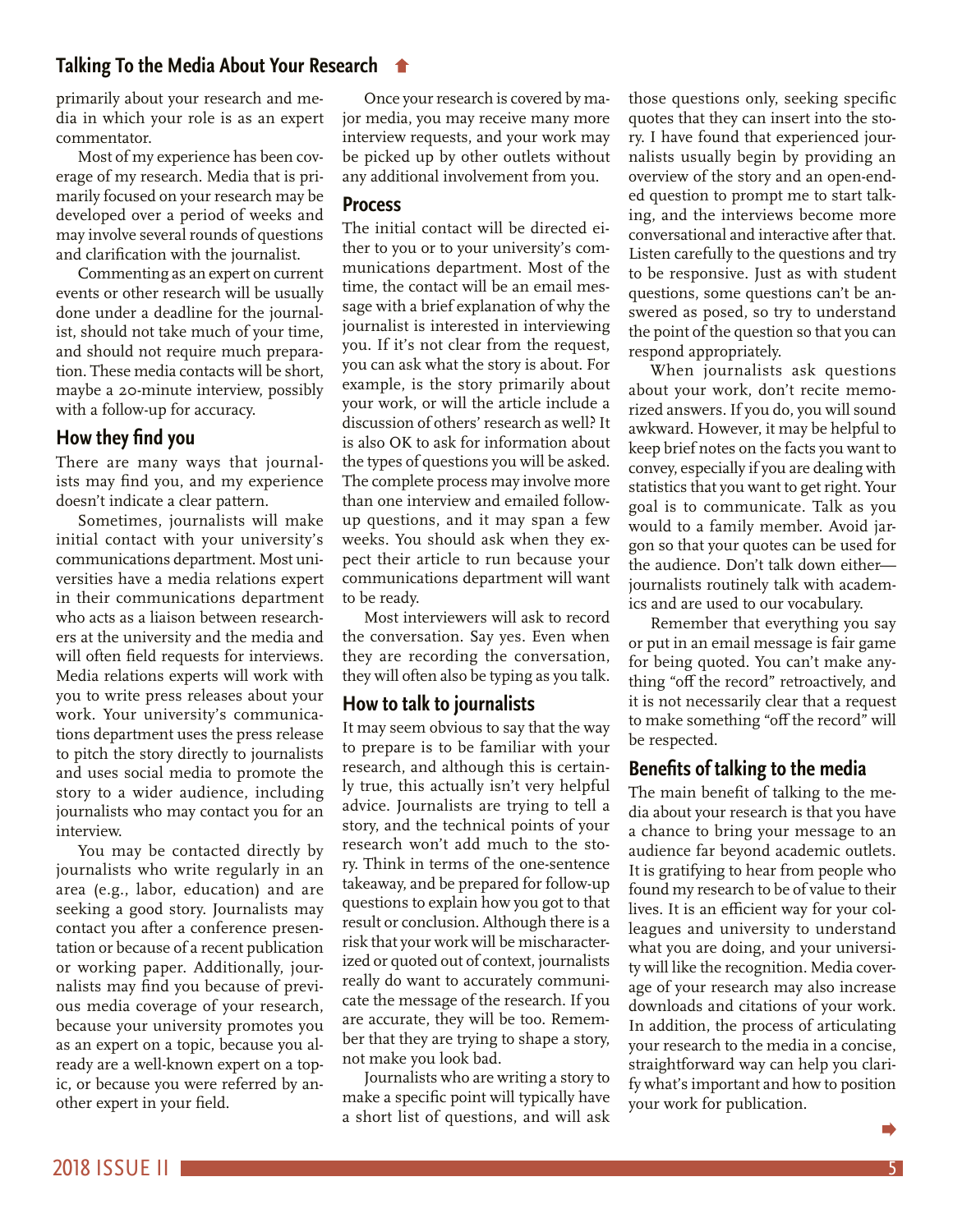# <span id="page-5-0"></span>Tips on Publishing Newspaper Op-Eds

#### **Paul H. Rubin**

I am writing this because I have written a few dozen op-eds, mostly in the *Wall Street Journal*. My first op-ed was in 1987, when I resigned from the Consumer Product Safety Commission. The op-ed described some difficulties in the CPSC process. Then in 1989 I presented a paper on tort reform at the Manhattan Institute. The Deputy Editor of the Editorial page of the *Journal* was in the audience, and he suggested I write an op-ed based on that paper. From then on, I submitted my op-eds to him. He by no means accepted all of them, but at

least they got a reading. So the first tip is to try to get the name of a person and submit to that person, rather than submitting blindly. Given the number of op-eds submitted to a major source, the first task is to get your submission read.

As I was writing this note, a nice oped by Bret Stephens (formerly of the WSJ, now at the NYT) called "Tips for Aspiring Op-Ed Writers" was published. You can find this op-ed if you search the *Times'* website, and you will learn more from this op-ed than from me. But I

want to elaborate a little on a few of his points, particularly for economists.

#### **Bret Stephens' Points**

The two most important points for you as an economist that Stephens makes are: (1) "Why does your topic matter? Why should it matter today? And why should the reader care what you, of all people, have to say about it?" and (2) "Authority matters. Readers will look to authors who have standing, either because of expertise in their field or unique experience of a subject. If you

#### **[Talking To the Media About Your Research](#page-4-0)**

Speaking to the media can have other personal and professional benefits. Because most of my work is about women in the labor market, I've had the opportunity to speak with many women in the media who are passionate about this and similar topics. Most of my interviews have been with journalists who are very knowledgeable about the topics they cover and have first-hand information to supplement the data we analyze. They will be attuned to the important questions that haven't yet been answered and be knowledgeable about academic research both inside and outside economics.

#### **Downsides of talking to the media**

It takes time to prepare for and talk to journalists. Even if the interview is about your recent work, you will need time to review and prepare for questions that you are likely to be asked. Because journalists often have questions that go beyond the specific results reported in your paper, you might get questions that you are not prepared to answer. When I am asked a question that I could answer with more time, I offer to get back to them with an answer. The timing for interviews may not be convenient, and it is OK to decline or to offer to talk with them at another time when it is convenient for you.

While media coverage may give you the personal and professional benefits that I list above, do not expect it to have a major impact on your career. Although your family might be impressed that you are in the news, don't expect much personal payoff beyond that. No matter how intense your media experience is, you become old news very quickly.

#### **Final tips**

Timing the university's press release to coincide with a conference presentation is often an effective way to call attention to your work. It provides a rationale for issuing a press release before the work is published. The press release can include your quotes that can be used directly in media. The possible inconvenience is that you may be called for interviews while at the conference.

Do what you can to be sure that your coauthors are included in any media coverage about your joint work. But remember that you don't control what survives the editing process. Don't be

disappointed if you or a coauthor isn't named or quoted.

I have found phone interviews to be a more efficient use of my time than answering questions by email. Television and radio involve a larger time commitment and scheduling constraints.

Don't speculate on topics that go beyond your research—or if you do, be clear that you are making informed speculation.

If you have a strong viewpoint that is informed by your research, don't hold back. For example, I know the reasons economists are reluctant to attribute unexplained gender disparities in the labor market to discrimination. But informed by my research that goes back nearly four decades, if asked, I am quite clear that I consider discrimination to be the primary source of the remaining unexplained gender labor market disparities.

The news cycle is rapid. There is no need to worry about whether you perfectly expressed yourself or if the journalist chose the quotes you wish she had.

Finally, remember this: In the grand scheme of your academic career, media coverage is really not that big of a deal. Just have fun with it!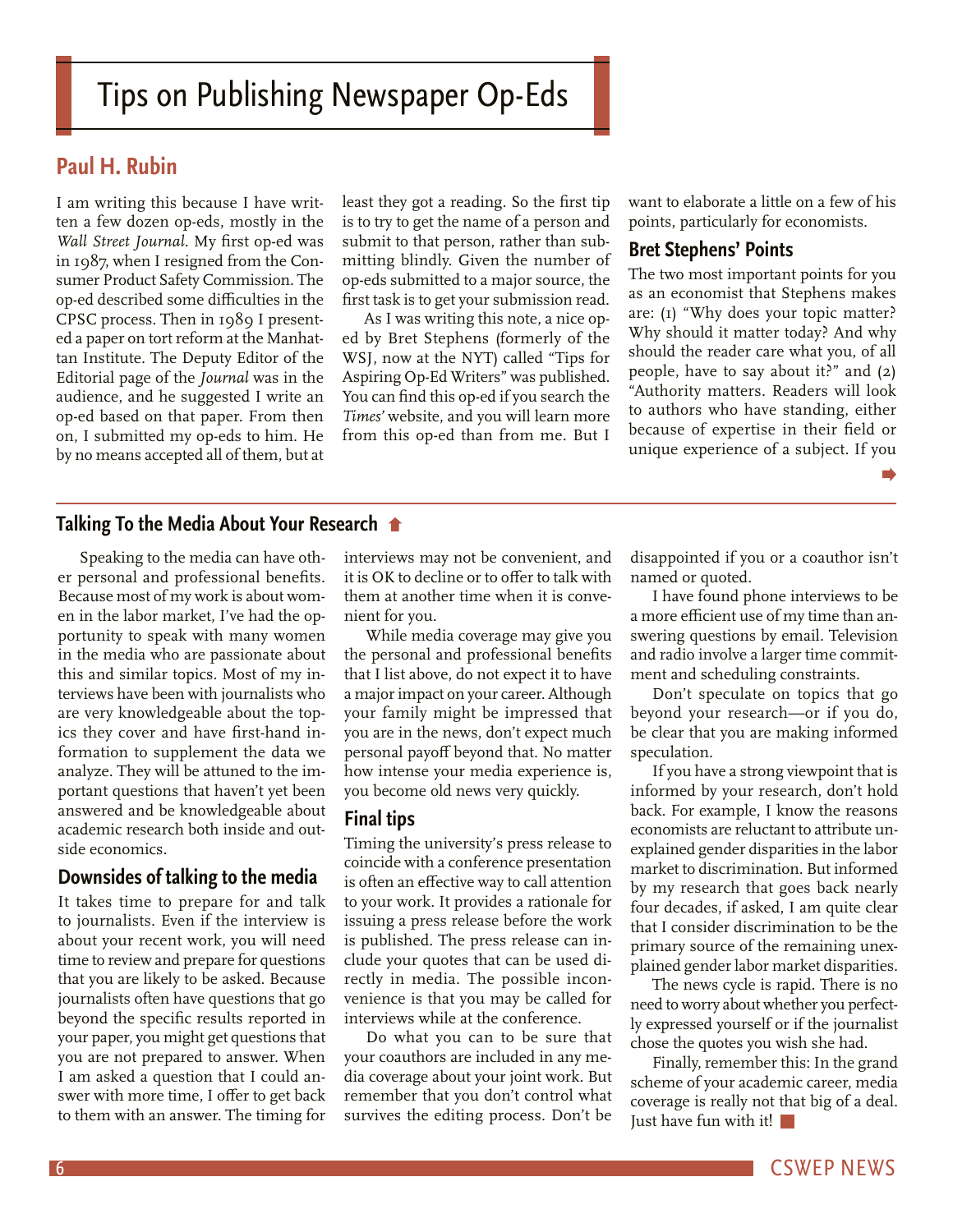#### **Publishing Op-Eds**

[can offer neither on a given topic you](#page-5-0)  should not write about it…"

These two points represent what I think of as the "double hook" view of opeds. You need a hook to the news, and you need a hook to yourself. Simply being an economics professor will not do it. Assume that Mary Smith has written an op-ed on, say, a current steel shortage. A very important part of an op-ed is the little tag line at the end. This is usually two sentences. The first is simple "Mary Smith is an economics professor at Old Siwash University." But the second sentence is the money sentence: "Her book on the steel shortage of 1948 has just been published by Widget University Press." There are other possible hooks: "She was the Chief Economist for the Iron and Steel Institute" or "She was the Steel Analyst at the Department of Commerce," but there must be a hook which shows why she has something to say about steel.

It takes both parts. If Professor Smith has published the book but there is currently no steel shortage, then no one is interested in the steel shortage of 1948. If she feels passionately about steel but has not written anything about it, then no one cares what she thinks. It takes both hooks.

Note that the first hook (to the news) must be timely—it is the "news." But the second need not be current. I have sometimes taken an old article of mine and written an op-ed when the topic of the article has made the news. Mary's book may have been published ten years ago, and the steel shortage is now, but the book is still a good hook.

 Who is the reader? You should probably aim at the level of a good college freshman who has yet to take economics. If you use any jargon, you should define it. Even better, you should try to avoid it. You are not writing for or to your colleagues, and readers are not interested in the minutiae of debates among professionals. They are interested in what you have to say about some real-world issue. If you are trying to advance a professional debate the place is a professional journal, not an op-ed.

Stephens: "A newspaper has a running conversation with its readers. Before pitching an op-ed you should know when the paper last covered that topic, and how your piece will advance the discussion."

More generally, you should read the outlet you are aiming at with some frequency, so that you understand their viewpoint and editorial voice. But you should be careful here as well. If you tie your op-ed too closely to a recent article in the paper, they will send it to the "Letters" editor.

#### **Additional Points**

An important decision is the submission decision: Where should you send it? If you have a contact, then that is a good starting point. If not, an outlet that has expressed an interest in your topic is a natural. I prefer national outlets such as the NYT or the WSJ, as opeds here will generate more readers and more attention. However, there is more competition here and so it is harder to get published. Your university may have a press office that can help you decide and may have links to particular outlets so that you can be sure your effort gets early attention.

Op-ed editors are faster than journal editors, so you will usually hear within a week. (Some have a negative default: "If you have not heard within 10 days, assume we are not interested.") This means that you usually have time to resubmit the op-ed while the issue is still timely. (My record is submission, rejection, and resubmission in one day, with publication the next day.) But some issues are local, and so a local newspaper is more relevant as the starting point. (For a local newspaper, the second hook—to you—is less important. Being a professor at a local university may be enough.)

There is generally no R&R for opeds. They take it or not. If they take it, they may edit it, but they will not give you a second chance to submit it, so give it all you can the first time.

Write it and then try ruthlessly to shorten it. 750 words is about the desired length of an op-ed, and shorter is OK as well. The writing style must be simpler than for a journal—shorter sentences and words.

#### **Some Caveats**

Three warnings. First, you should probably not begin to seriously write op-eds until you at least have tenure, and maybe even until you are a full professor. They are fun and while the administrators of your university may like them and the publicity they generate, most departments give little if any credit for op-eds. Some may even count then negatively. Moreover, op-eds (at least mine) are very seldom cited, so they won't help you there either.

Second, if you begin seriously to think in terms of op-eds, you may have trouble thinking in terms of journal articles or blogs. (I tried to blog but found that my mind did not work that way.) If you start to see issues in terms of potential op-eds, you may not see them in terms of potential articles, and this may hurt your productivity. This is another reason why you may not want to start until you are more established.

Third, an op-ed expresses an opinion, and the opinion may be controversial. (I have written several pro-Trump op-eds.) Your opinion many alienate some in your department or your university, so you should think carefully about the opinions you are expressing. Again, tenure offers some protection here.

But it is fun to know that any one of your op-eds will be read by more people than all of your journal articles together. And as economists, we should have something to say about relevant issues, and op-eds are a good way to contribute to actual policy debates.

*Paul H. Rubin is the Dobbs Professor of Economics at Emory University and past President of the Southern Economic Association. [Money sentence] He has published about 50 op-eds in papers including the* New York Times *and the* Wall Street Journal.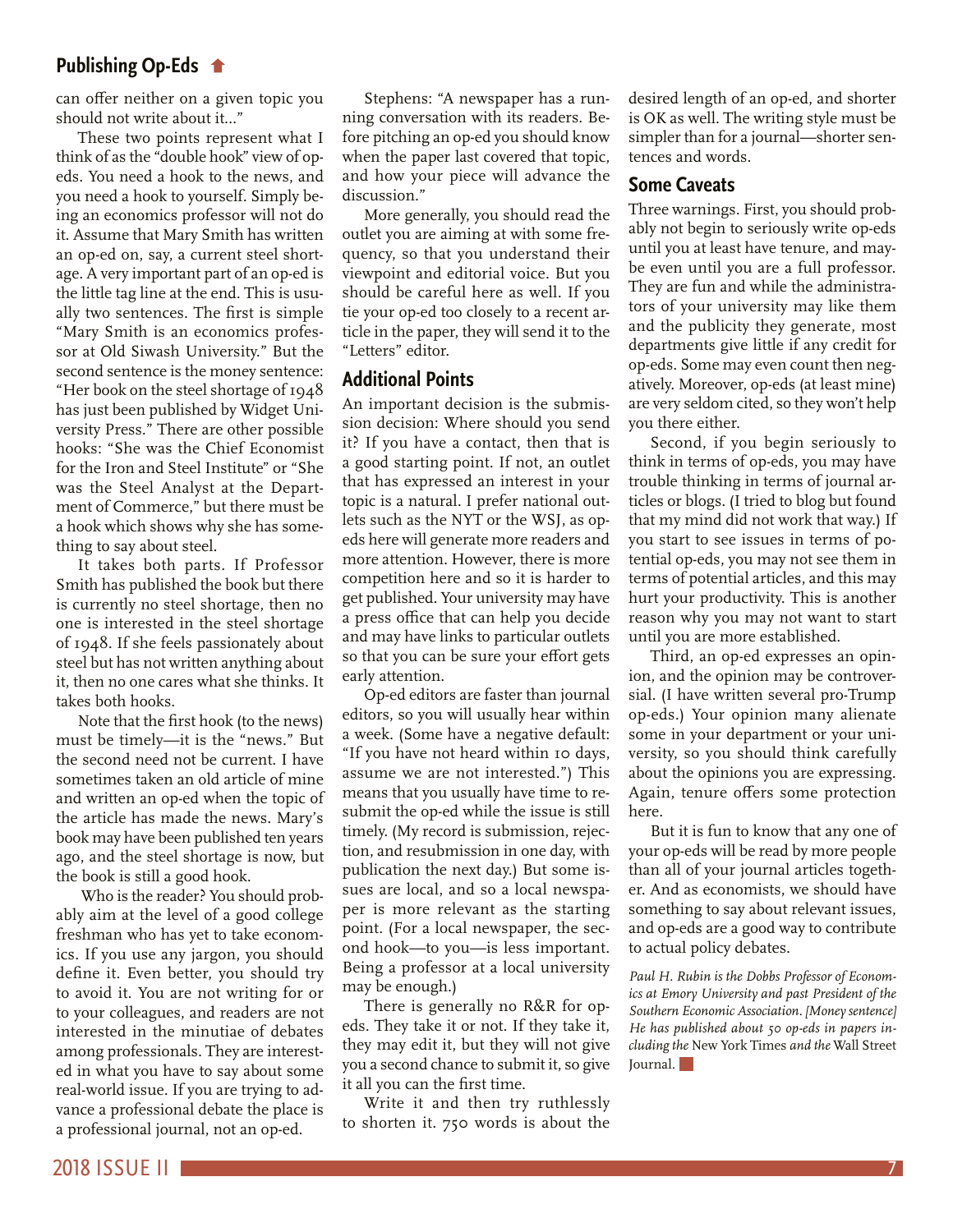#### <span id="page-7-0"></span>**Jennifer Bennett Shinall**

Suppose you have mastered the important lessons offered by other articles in this newsletter—you have written a great paper, worked with your institution's media relations team to publicize your research, developed a salient media pitch, and learned how to communicate effectively with journalists. You not only survive your first interview with a media outlet; you feel confident about it. But then the perfect storm ensues: on a slow news day, other media outlets see your stellar first interview, and suddenly, every media outlet wants to interview you. Your research has gone viral.

Isn't going viral the best-case scenario? It is exciting, to be sure—at long last, your family may finally understand what you do for a living! But it can also be fatal to your career, especially if you are pre-tenure. Requests for media interviews tend to grow exponentially, and an unchecked willingness to accommodate journalists may soon lead to them taking over your life. Rather than working on the next paper you need for your tenure file, you may instead find your research stagnating as you rehash the same five sentences about an old paper to media outlets.

Of course, research going viral does have some professional benefits; it increases your visibility within the department and within the profession. Your institution will almost certainly smile upon the favorable attention it receives as a result of your work. Consequently, it is important to establish ground rules that balance the benefits against the burdens of media attention. In this spirit, below are ten rules I have developed for dealing with the media that will allow you to receive all the attention you deserve—without causing you to lose your job in the process.

#### **1. Don't be afraid to say no.**

This first rule is, in many ways, the rule from which all others flow. It is okay to say no to a journalist, and you *should* say no to a journalist whenever a request makes you uncomfortable. Whenever you are contacted by a media outlet, clearly define the bounds of what you are and are not willing to do, and never forget that you hold the ultimate power in this process to decline a journalist's request.

#### **2. Block out research and teaching time.**

Your assistant may see your calendar, but journalists do not. For this reason, be firm with journalists about the hours in which you are comfortable talking to them. If you need an hour to prepare for your next class, do not be afraid to tell journalists that you are unavailable at that time. If you find yourself struggling to keep up with your research between media interviews, then actually block out a few hours of research time on your calendar. Most importantly, stick to these self-imposed research and teaching blocks. Journalists will often insist to speak to you at a time that is convenient to them and lament an impending deadline. Do not give in! Make them accommodate your schedule.

#### **3. Schedule press releases.**

Typically, a media blitz begins with your institution issuing a press release about your research. Unless your research is extremely time sensitive, press releases can easily be delayed a few weeks. Work with your institution's media relations team to find a date for the release that is convenient for your schedule. Make sure that you do not have any impending deadlines during the two weeks that follow the press release date.

#### **4. Learn to share.**

If your paper is coauthored, you should *not* be doing all the media interviews even if you did most of the work on the paper, and even if you are much better at talking to journalists. Divide and conquer, but in a way that plays to each coauthor's strengths. If you are better on camera, take the television interviews; your coauthor can take the lead with print media. Most importantly, if your coauthor is tenured, but you are not, ask them to take the majority of the interviews.

#### **5. Limit your media outlets.**

Countless media outlets already exist, and still new ones seem to emerge every day. As such, the cost of saying no to an interview with a single media outlet is effectively zero, so do not be afraid to do so. If a media outlet you have never heard of contacts you for an interview, a quick internet search can help you determine whether it is worth your time. Furthermore, if a media outlet with a particular political or ideological bias contacts you for an interview, do not forget that its audience will be limited to those who share that bias, and your research (no matter how flawless, and no matter how convincing) is unlikely to change that outlet's preexisting bias.

#### **6. Limit your mediums.**

Limit your interviews to formats that cast you in your most ideal light and that work well with your schedule. Live interviews that utilize high-quality HD or ISDN feeds require the most time since they require you to travel to a studio, while Skype interviews can be conducted from the comfort of your office or home. Nonetheless, you are likely to look and sound best on a high-quality feed. In contrast, non-live interviews for print outlets allow you the most control since you can edit and correct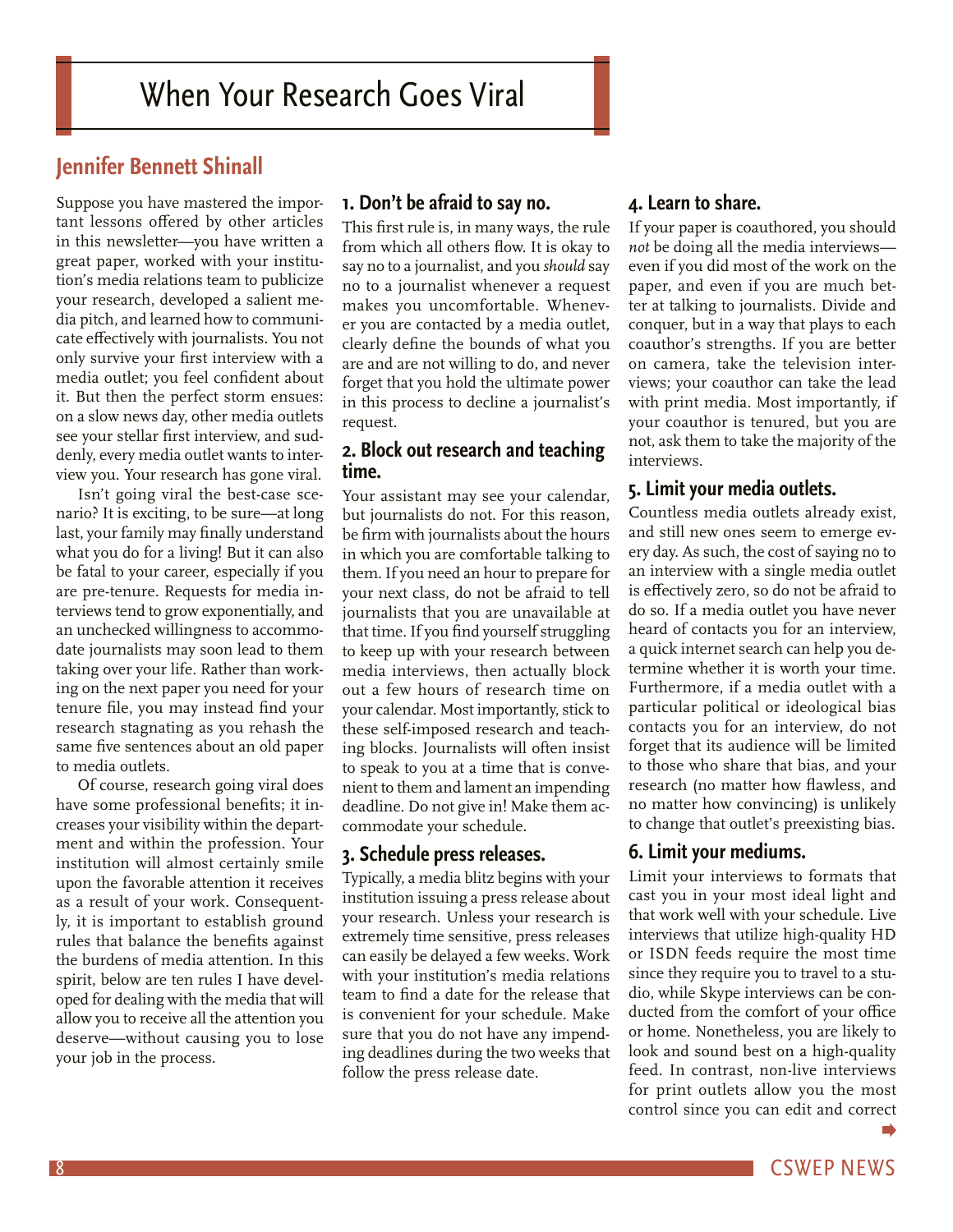#### <span id="page-8-0"></span>**[When Your Research Goes Viral](#page-7-0)**

your statements, especially if you are responding to a journalist's questions via email. In sum, each interview medium has its pros and cons; how these pros and cons balance is dependent upon your individual strengths and preferences. Determine your most preferred medium(s), and do not hesitate to limit your interviews to these medium(s).

#### **7. Prioritize interviews.**

Understandably, your ability to be demanding diminishes with the prominence of the media outlet. It might be worth it to set aside some of these ground rules—or at least to relax them—for the *New York Times* or *Wall Street Journal*. Along these lines, do not be afraid to reschedule an interview with a lesser-known media outlet in order to accommodate a well-known one. Major media outlets will generate the biggest audience for your research and should always remain the priority.

#### **8. Push back.**

When your research goes viral, at least one interview will inevitably make you cringe after the fact. While you cannot do much to correct your own flub or

misstatement, you *can* correct a journalist's flub or misstatement. If a journalist incorrectly quotes you or misstates your findings, you have the right to insist that the media outlet issue a correction. Contact the journalist first to demand a correction; if the journalist refuses to act, then contact the media outlet.

#### **9. Make sure your colleagues know.**

Even if you implement all these ground rules, media interviews can nonetheless be quite time consuming. Consequently, make sure your colleagues know how interested the public is in your research, and how much media attention you are receiving. This rule is particularly important if you are pre-tenure. Do not be embarrassed to inform members of your department about the media frenzy surrounding your research. Casually mention how busy you are with your interviews in national print and television media outlets around the faculty water cooler. Get credit for your hard work.

#### **10. Ignore the trolls.**

Time is already precious once your research goes viral. Yet a common, related trap can ensnare the unsuspecting researcher and steal even more of their time: the comments section. Most media outlets now feature reader/viewer comments sections on their websites, which allow the public to post their views of your research anonymously. Do not—I repeat, DO NOT—waste time reading them. Some of these comments will be positive, but more often than not, the comments will make you depressed about the public's reception of your research and the state of humanity more generally. Even if you believe your research has an intuitive outcome and is uncontroversial, the internet trolls will come for it, and sometimes, they will come for you personally. Remember that the purpose of disseminating your research in the media is to inform the public about your important findings and to spark policymakers' interests. Despite going viral, your research need not satisfy every mean-spirited individual who can hide behind a computer; the priority remains for your research to satisfy your colleagues, your institution, and yourself.

## Announcements

#### **CSWEP Survey Data Now Available for Research**

CSWEP is pleased to announce that data from its annual survey of Ph.D. granting U.S. economics departments are now available, with a restricted data use agreement, from the Inter-university Consortium for Political and Social Research as ICPSR study 37118 **[https://](https://www.icpsr.umich.edu/icpsrweb/ICPSR/studies/37118/versions/V2) [www.icpsr.umich.edu/icpsrweb/ICP-](https://www.icpsr.umich.edu/icpsrweb/ICPSR/studies/37118/versions/V2)[SR/studies/37118/versions/V2](https://www.icpsr.umich.edu/icpsrweb/ICPSR/studies/37118/versions/V2)**. This study includes departmental reports on the number of faculty, undergraduate, graduate, and Ph.D. students, and job placement status for Ph.D. graduates by gender and cover the years 1993- 2017. Full documentation of these data

is available online. These data are the basis of CSWEP's **[annual reports](https://www.aeaweb.org/about-aea/committees/cswep/survey/annual-reports)** on the status of women in the economics profession. The annual report goes back to 1972 when CSWEP launched its first survey examining the gender composition of the economics profession. Those reports and these data also make use of the American Economic Association's **[Universal Academic Questionnaire](https://www.aeaweb.org/uaq)** (UAQ). The surveys show increased participation of women at all levels of the economics profession in the 1980s and 1990s, but a plateauing and stagnation of the female share well below parity in the twenty-first century (CSWEP *Annual Report* 2018:1).

The CSWEP data are the longest series of such data for any academic discipline in the U.S. The founders of CSWEP recognized the importance of data to understanding and achieving gender balance in the economics profession.

The systematic collection and analysis of these data has been a central activity of CSWEP for its nearly half-century. CSWEP and the AEA have made these data available to the research community as part of their commitment both to gender equality and progress and to data transparency and access. The availability of these rich data is a testament to the efforts of the CSWEP chairs and liaisons who implemented the survey and passed the data on from one to another over many years. CSWEP is grateful for the invaluable work of Charles Scott of Loyola University Maryland in running the UAQ survey and making that available to enhance the CSWEP data. CSWEP plans to make its survey of undergraduate-serving economics departments available at ICPSR in the next year.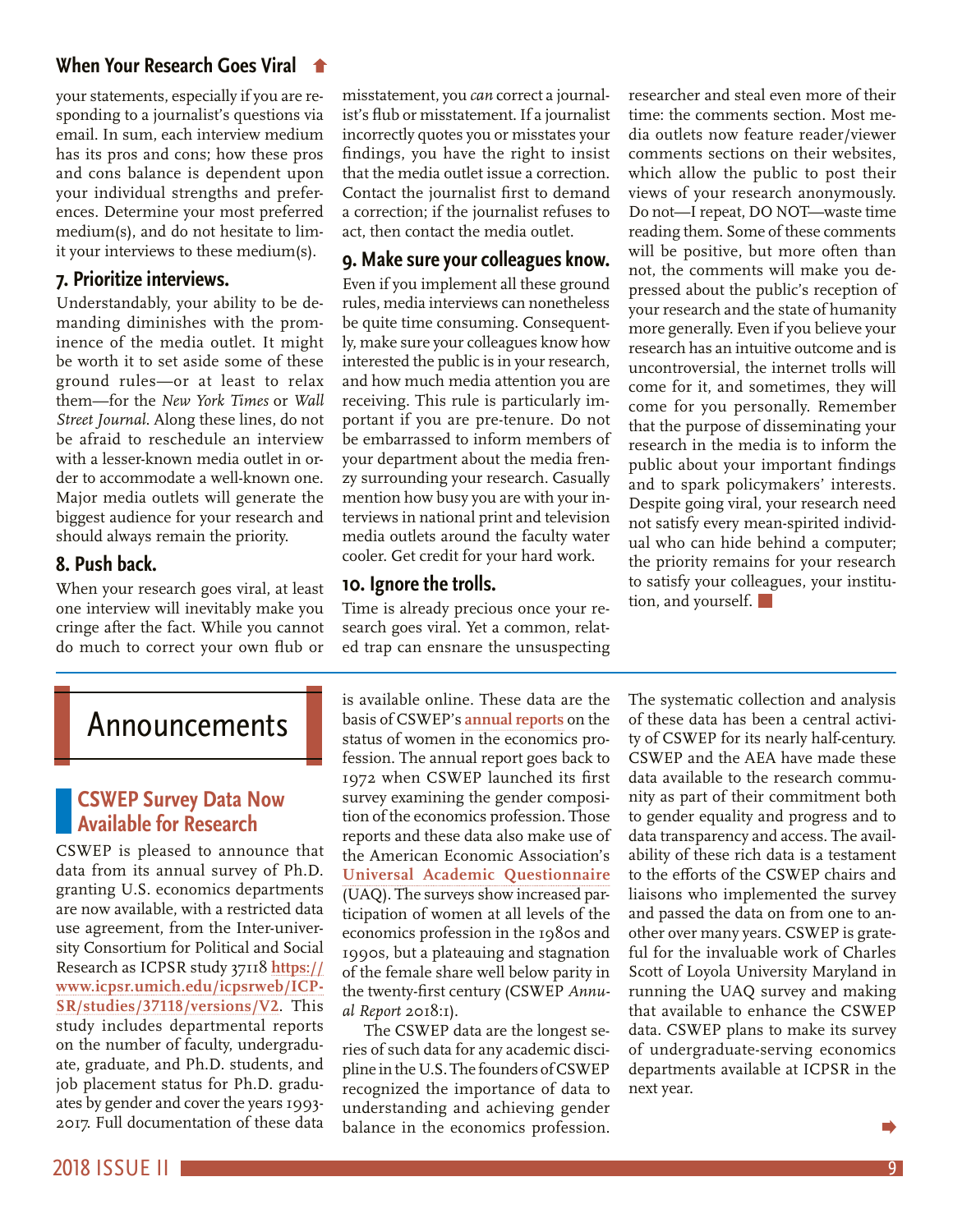#### <span id="page-9-0"></span>**[Fall 2018 CSWEP Survey](#page-8-0)  Coming Soon!**

Since 1972 CSWEP has undertaken the collection of data on the gender composition of faculty and students in both Ph.D. granting and non-Ph.D. granting U.S. economics departments. This 40+ years of data is unique in the social sciences and beyond and is presented in the CSWEP *[Annual Report](https://www.aeaweb.org/about-aea/committees/cswep/survey/annual-reports)*. The 2018 survey will be sent to all department chairs in mid-September and the completed survey is due October 22. CSWEP is very appreciative of the work of the 200+ department chairs and staff and the CSWEP liaisons who work to complete these surveys in a timely manner every year.

Calls

#### **Call for Participants and Topic Ideas**

**CSWEP/Midwest Economics Association Meeting Panels on Career Development** *15–17 March 2019, St. Louis, Missouri* 

#### **SUBMISSION DEADLINE: 12 October 2018**

CSWEP is organizing two panels on topics related to career development at the Midwest Economics Association Meetings to be held March 15-17, 2019 at the Hyatt Regency St. Louis at the Arch, St. Louis, Missouri*.* There will also be a CSWEP networking lunch that you are welcome to attend. New this year is a CSWEP Mentoring Breakfast for Junior Faculty in Non-Doctoral Programs that you can register for. The call for registration will go out soon.

The panels and lunch will be held on the Friday of the conference. One panel will be geared to those looking for jobs (academic and nonacademic) and another panel will focus on mid-career issues. Each panel will have four participants who will each speak for about 10 minutes. The sessions are organized

to allow for plenty of time for an active exchange of ideas and advice among the panelists and session attendees. The Mentoring Breakfast for Junior Faculty in Non-Doctoral Programs will be on Saturday.

If you have specific suggestions regarding the topics to be covered or ideas for potential panelists (you can also suggest yourself), please submit your topics and ideas by October 12, 2018 to Shahina Amin, CSWEP Midwest Rep, [sha](mailto:shahina.amin@uni.edu)[hina.amin@uni.edu.](mailto:shahina.amin@uni.edu) To foster the exchange of new ideas, we especially seek individuals who have not previously served as panelists.

In addition to the CSWEP panels, networking lunch, and mentoring breakfast the MEA meetings provide a great opportunity to present your own research. For those interested in presenting a paper, you can find paper submission information on the MEA website, **[http://mea.grinnell.edu](http://mea.grinnell.edu/)/**.

#### **Call for Complete Sessions and Individual Papers CSWEP Sessions @ Eastern Economic Association**

#### **Meeting** *28 February–3 March 2019 Sheraton New York Times Square Hotel, New York, NY*

#### **SUBMISSION DEADLINE: Monday, 22 October 2018**

CSWEP will sponsor a number of sessions at the annual meeting of the Eastern Economic Association.

*Sessions are available for persons submitting an entire session (3 or 4 papers) or a complete panel on a specific topic in any area in economics, as well as topics related to career development.* The organizer should prepare a proposal for a panel (including chair and participants) or session (including chair, abstracts and discussants) and submit by e-mail. Please be sure to include the appropriate JEL code(s) and the names, affiliations and emails of all participants.

*Additional sessions will be organized by the CSWEP Eastern Representative.* 

Abstracts for papers in the topic areas of **gender, health economics, labor economics and public economics** are particularly solicited, but abstracts in other areas are also encouraged. Abstracts should be approximately one page in length and include paper title, appropriate JEL code(s), names of authors, affiliation and rank, and e-mail contact information.

All submissions should be e-mailed to the following address. Decisions will be made before the final regular EEA deadline.

Dr. Karen Conway John A. Hogan Distinguished Professor of Economics Peter T. Paul College of Business and Economics University of New Hampshire Email: **[ksconway@unh.edu](mailto:ksconway@unh.edu)** Phone: (603) 862-3386

If you have specific suggestions regarding career topics to be covered, potential panelists or any other way that CSWEP can offer resources in career development at the Eastern meetings, please submit your ideas to the above address as well.

# CSWEP Sessions @ Upcoming Meetings

#### **Southern Economic Association Annual Meeting** *18–20 November 2018*

#### *Washington, DC*

**Organizer: Ragan Petrie, Texas A & M University**

#### **Professional Development Panel: Advice for Job Seekers & Early Career Chair: Sarah Jacobson (Williams**

#### **College)**

Linda Hooks (Washington and Lee University), "Search committees and institutional culture"

Monica Hernandez (Tulane University), "Transitioning from a post-doc position"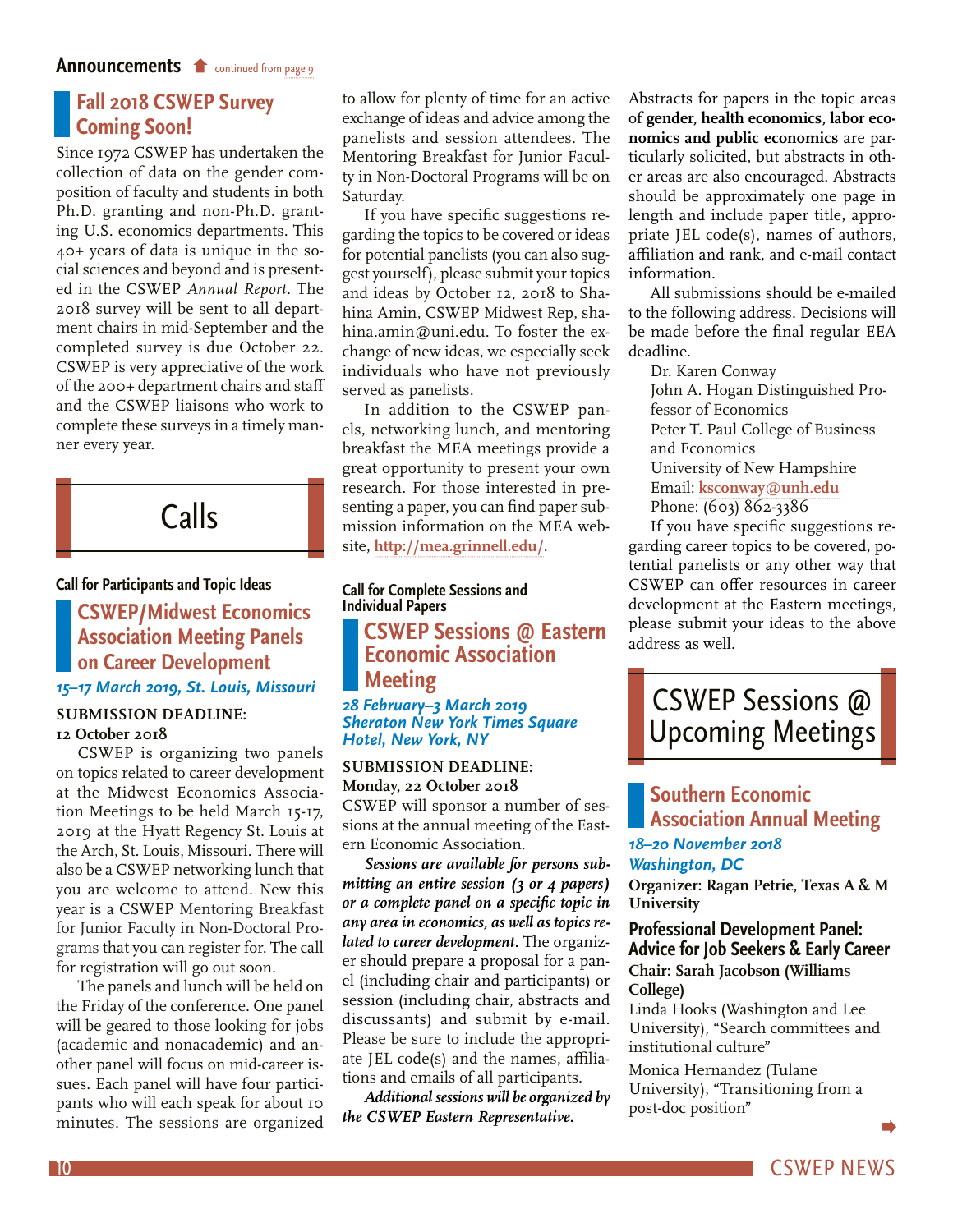#### **CSWEP Sessions**

[Susan Vroman \(Georgetown](#page-9-0)  University), "Research, publishing and tenure"

Melanie Khamis (Wesleyan University), "Being at a liberal arts college with high research expectations"

Erin Troland (U.S. Treasury Department), "Balancing policy work with research"

Kelly Jones (American University), "Transitioning from policy research to an academic job"

#### **Gender Differences in Bargaining, Cheating and Norm-based Comparisons**

#### **Chair: Greg Leo (Vanderbilt University)**

Jens Schubert (University of Delaware), "The role of gender in norm-based comparison: Evidence from a classroom experiment"

Billur Aksoy (Texas A&M University), "Are women punished more for cheating?"

Greg Leo (Vanderbilt University), "Gendered beliefs in bargaining"

Corinne Low (University of Pennsylvania), "The public face of masculinity: Chivalry and bravado in a negotiation experiment"

#### **Gender Differences in Health, Judicial and Educational Outcomes Chair: Shatakshee Dhongde (Georgia Institute of Technology)**

Veronica Frisancho (Inter-American Development Bank), "Can we trust self-reported data on intimate partner violence? Evidence from a randomized list experiment"

Jaqueline Oliveira (Rhodes College), "Gender bias in judicial decisions"

Molly Jacobs (East Carolina University), "Tobacco use: The gender differential in adolescent smoking and impact on body weight"

Patricia Ritter (University of Connecticut), "The role of piped water in the obesity gender gap of developing countries"

Shatakshee Dhongde (Georgia Institute of Technology),

"Understanding the reverse gender gap among high school drop-outs"

#### **Gender Differences in Labor Market Outcomes**

#### **Chair: Pamela Medina Quispe (University of Toronto)**

Rebecca Lehrman (Duke University), "Whose career comes first? Household bargaining and joint career migration among medical couples"

Viviane Sanfelice (University of Rochester), "Universal public childcare and mother labor force participation in Brazil"

Saher Asad (Lahore School of Management), "Mystery of the evil digits: Impact of reliable communication network"

Ishani Tewari (Curry College), "Durable ownership, time allocation and female labor force participation: Evidence from China's 'Home Appliances to the Countryside' rebate"

Pamela Medina Quispe (University of Toronto), "The labor market impacts of import competition on female workers: Evidence from Peru"

#### **Leadership, Networks and Gender Chair: Elaine Frey (California State University–Long Beach)**

Valerie Bostwick (Ohio State University), "Nevertheless she persisted? Gender peer effects in doctoral STEM programs"

Saygin Perihan (University of Florida), "Gender gap in academic interactions and outcomes"

Liwen Chen (University of South Carolina), "Diversity is more than numbers: The wage effects of supervisor-worker gender match"

Luca Flabbi (University of North Carolina–Chapel Hill), "Do female executives make a difference? The impact of female leadership on gender gaps and firm performance"

Elaine Frey (California State University–Long Beach), "Gender inequality in California business leadership positions"

#### **What is CSWEP?**

CSWEP (the Committee on the Status of Women in the Economics Profession) is a standing committee of the American Economic Association charged with serving professional women economists in academia, government agencies and elsewhere by promoting their careers and monitoring their progress.

CSWEP activities endeavor to raise the awareness among men and women of the challenges that are unique to women's careers and can be addressed with a wide variety of actions, from inclusive searches to formal and informal mentoring activities. CSWEP freely disseminates information on how the profession works as well as advice to junior economists. We intend this information to be of value to all economists, male or female, minority or not.

#### **Annually, CSWEP**

- Organizes mentoring workshops, paper presentations sessions at the annual AEA Meetings, and professional development sessions at the annual meetings of the four regional economics associations (the Eastern, Mid-Western, Southern and Western);
- Conducts a survey and compiles a report on the gender composition of faculty and students in academic economics departments in the United States;
- Publishes three editions of the *CSWEP News,* containing a feature section written by senior economists that highlights career advice or other topics of interest to the economics profession; and
- Awards the Carolyn Shaw Bell Award, given to a person for their outstanding work to promote the careers of women economists as well as the Elaine Bennett Research Prize, given biennially to a young woman economist for fundamental contributions to academic economics. Our business meeting is held during the

annual AEA Meetings and is open to all economists. It is a time for us to recognize our award recipients, present the Annual Report on Women in the Economics Profession and to hear your input on CSWEP's activities. The CSWEP Board meets three times yearly and we encourage you to attend our business meeting or contact a Board Member directly to convey your ideas for furthering CSWEP's mission.

Visit **[cswep.org](http://www.aeaweb.org/committees/cswep/)** for more information.